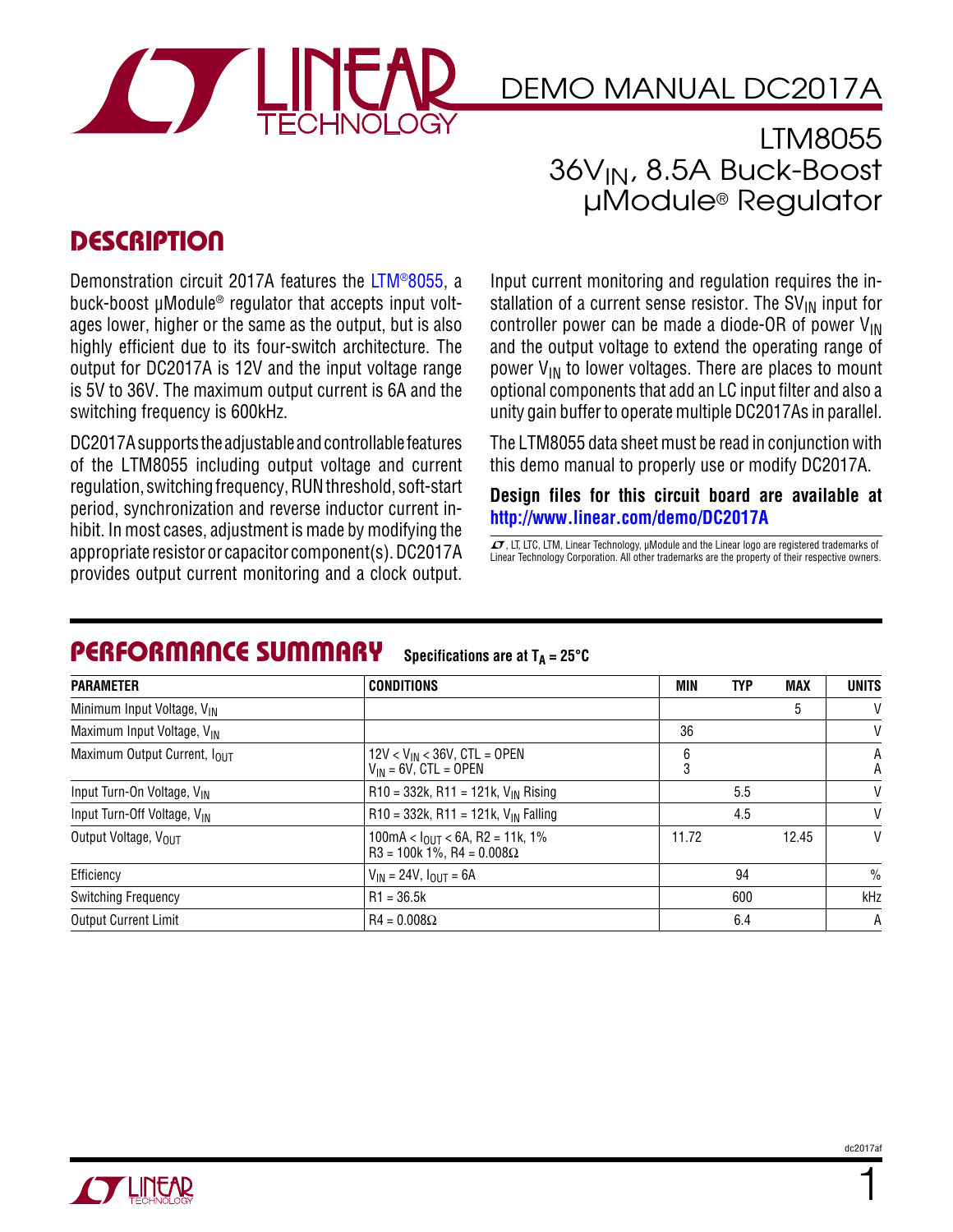## Board Photo



## Quick Start Procedure

To use DC2017A to evaluate the performance of the LTM8055, refer to Figure 1 for the proper measurement equipment setup, Figure 2 for the maximum output current versus input voltage and then followthe procedure below:

NOTE: Do not hot-plug the  $V_{IN}$  terminal at high input voltages. The absolute maximum voltage on  $V_{IN}$  is 40V and hot-plugging a power supply through wire leads to the demonstration circuit can cause the voltage on the extremely low ESR ceramic input capacitor to ring to twice its DC value. In order to protect the LTM8055, an aluminum electrolytic capacitor with higher ESR is placed at the input terminals. This may protect against some, but not all, input transients due to a hot-plugged power supply. See Application Note 88 for more details.

NOTE: when measuring the input or output voltage ripple, care must be taken to avoid a long ground lead on the oscilloscope probe. Measure the input or output voltage ripple by touching the probe tip directly to terminals across the V<sub>IN</sub> or V<sub>OUT</sub> capacitors. See Figure 3 for proper scope probe technique. Solder terminals near the input or output capacitors, if necessary.

- 1. Connect the RUN terminal to ground with a clip-on lead. Connect the power supply (with power off), load, and meters as shown in Figure 1.
- 2. After all connections are made, turn on the input power and verify that the input voltage is between 6V and 36V
- 3. Remove the clip-on lead from RUN. Verify that  $V_{OUT}$  is 12V.

NOTE: If  $V_{OUT}$  is too low, temporarily disconnect the load to make sure that the load is not set too high.

Once the proper output voltage is established, adjust the input voltage and load within the operating range and observe the output voltage regulation, ripple voltage, efficiency and other parameters.



dc2017af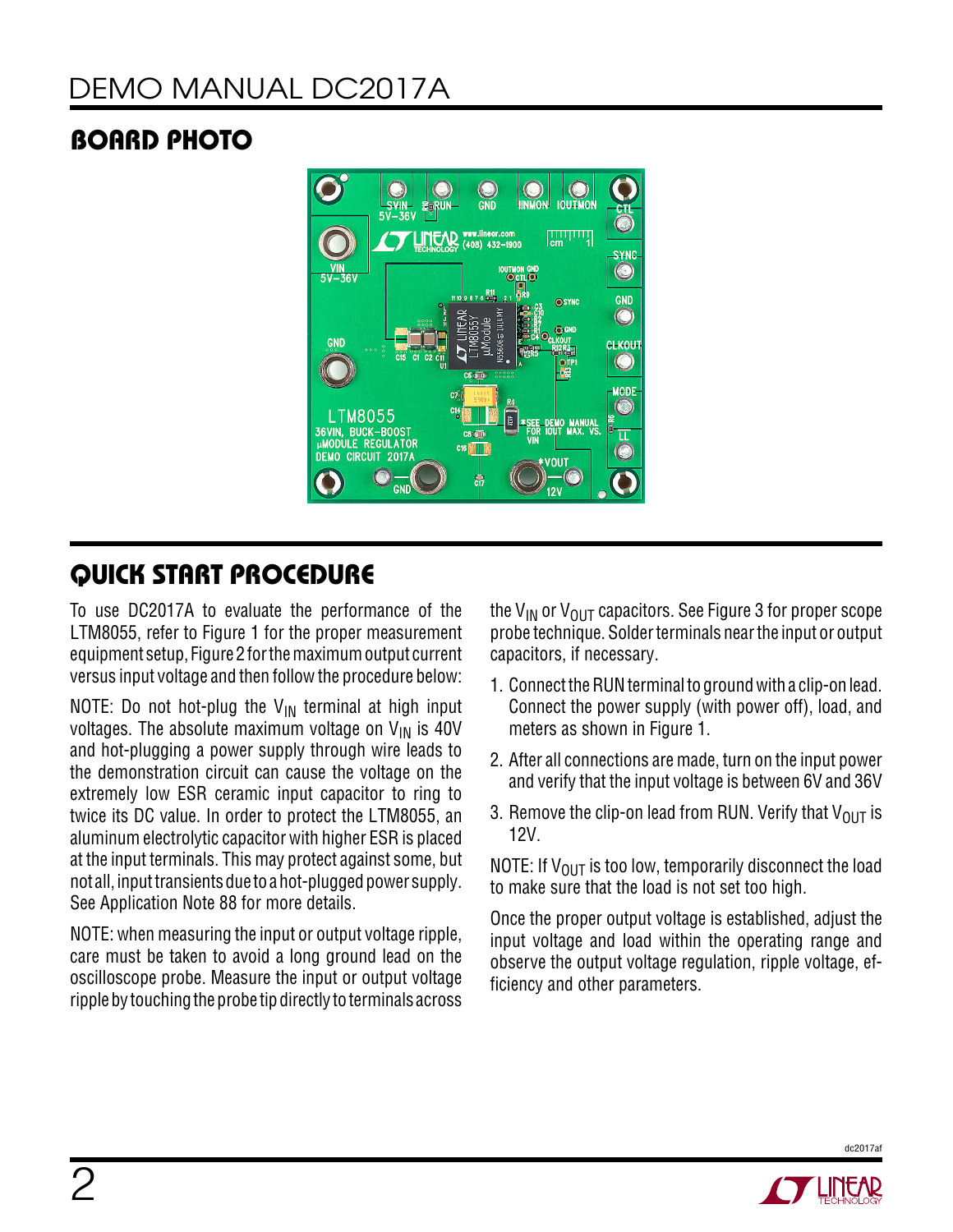#### Quick Start Procedure



**Figure 1. Proper Measurement Equipment Setup**

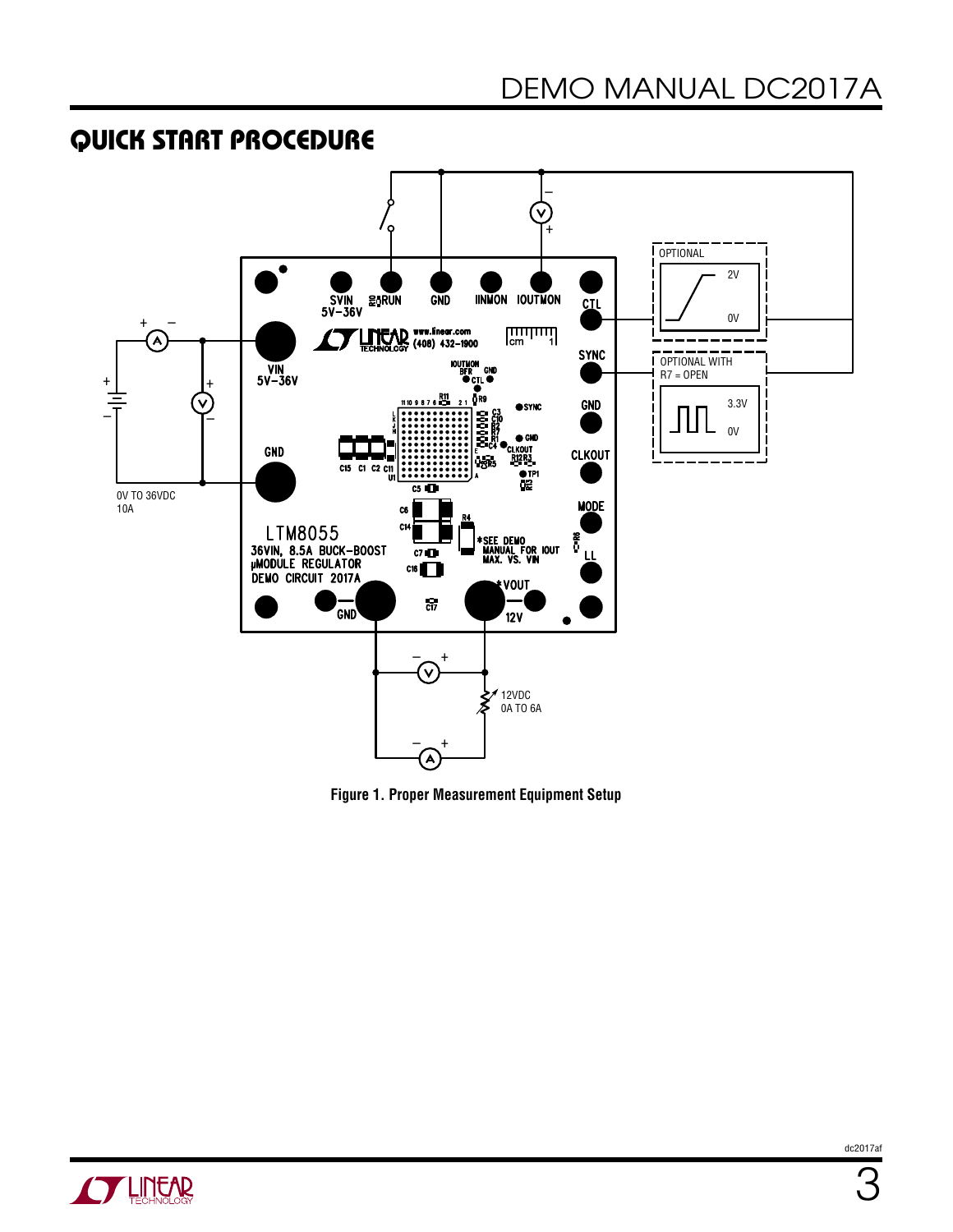## Quick Start Procedure



**Figure 2. Maximum Output Current vs Input Voltage for**  $V_{OUT} = 12V$ 



**Figure 3. Proper Scope Probe Technique**



dc2017af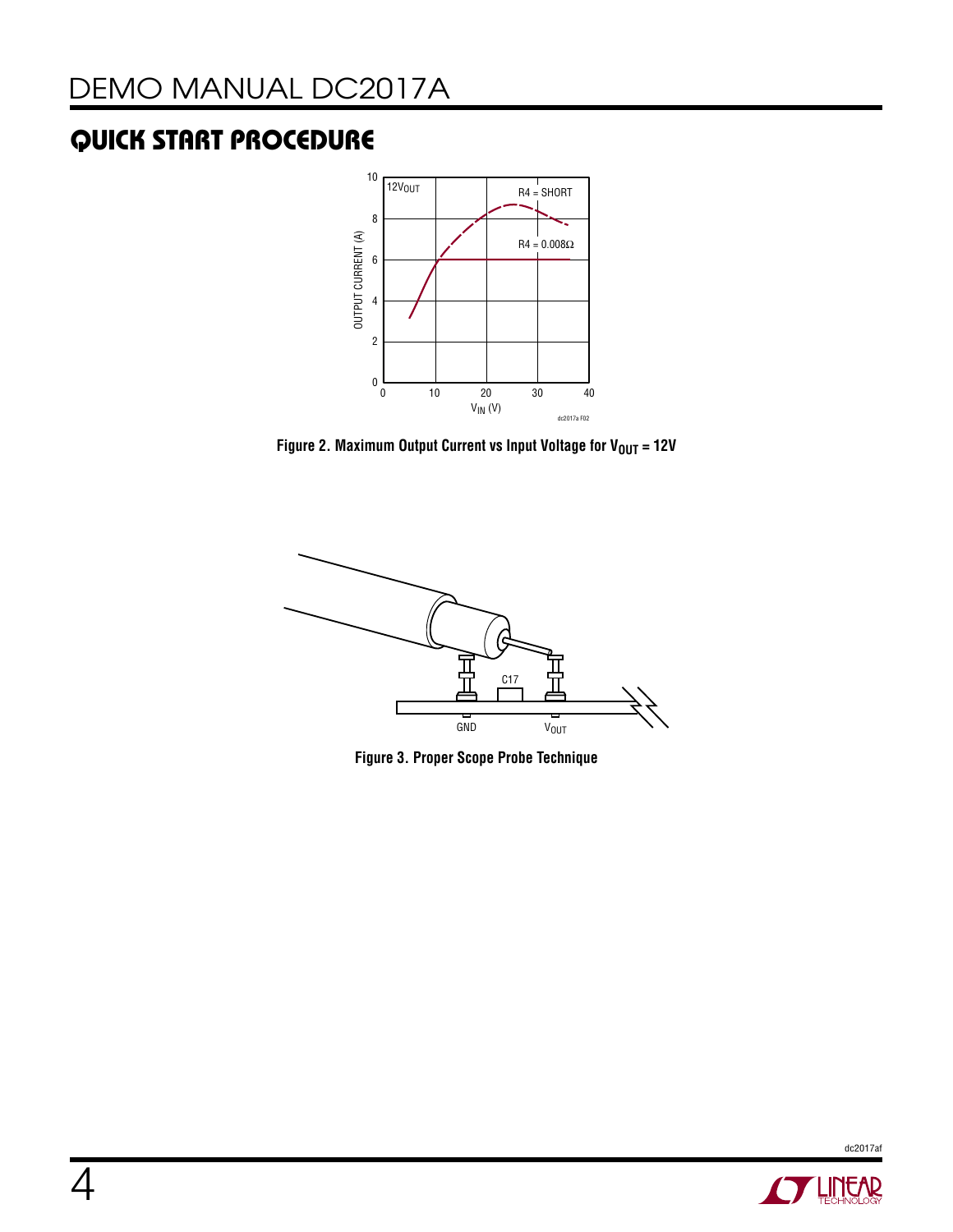#### Quick Start Procedure





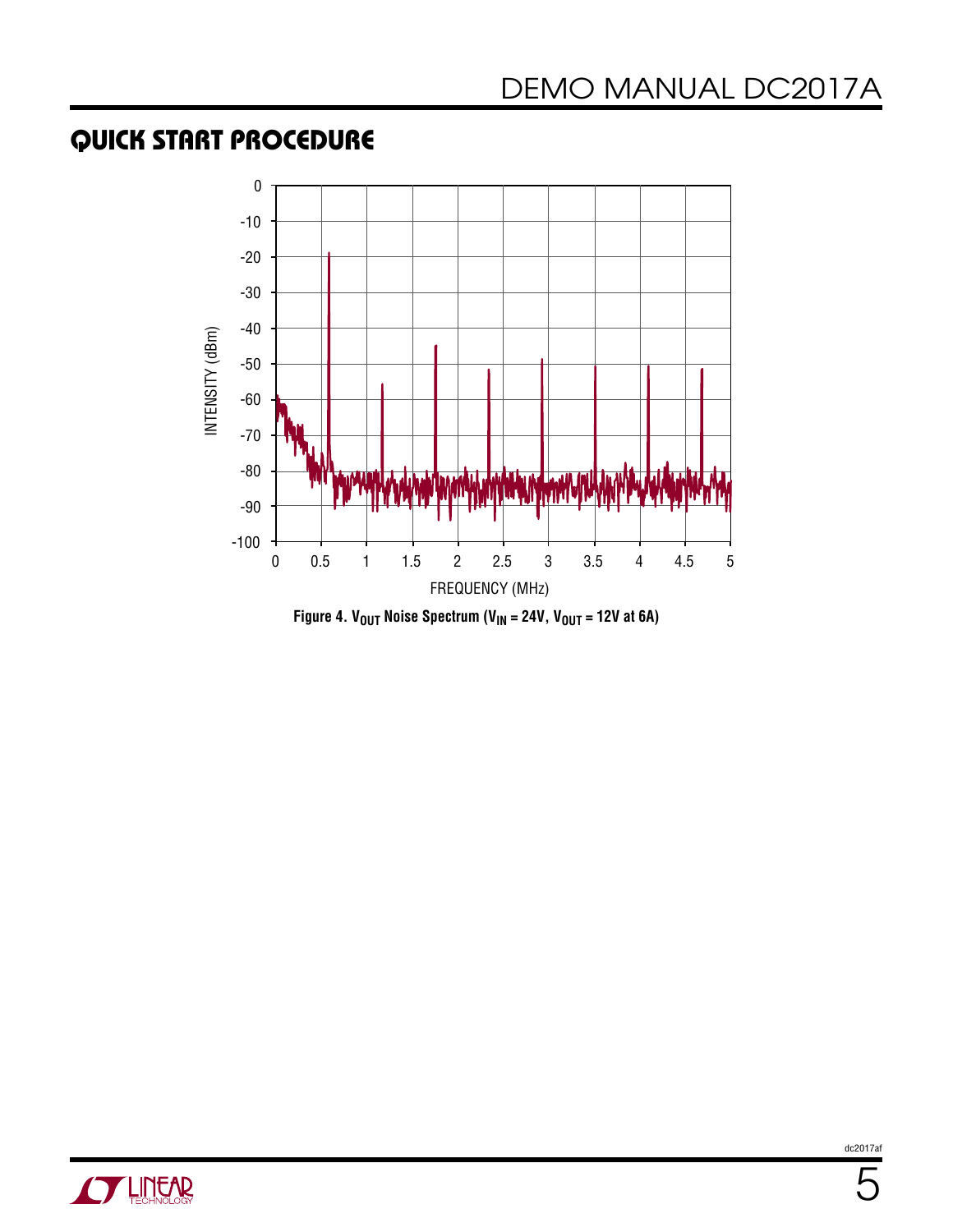#### Parts List

| <b>ITEM</b>                             | <b>QTY</b>     | <b>REFERENCE</b>        | <b>PART DESCRIPTION</b>                               | <b>MANUFACTURER/PART NUMBER</b>   |  |  |  |  |
|-----------------------------------------|----------------|-------------------------|-------------------------------------------------------|-----------------------------------|--|--|--|--|
| <b>Required Circuit Components</b>      |                |                         |                                                       |                                   |  |  |  |  |
| 1                                       | 2              | C1, C2                  | CAP., CER., 4.7µF, X7R, 50V, 10%, 1210                | MURATA, GRM32ER71H475KA88L        |  |  |  |  |
| $\overline{c}$                          | 1              | C3                      | CAP., CER., 0.22µF, X7R, 16V, 10%, 0603               | TDK, C1608X7R1C224K               |  |  |  |  |
| 3                                       | 1              | C <sub>4</sub>          | CAP., CER., 0.01µF, X7R, 16V, 10%, 0603               | MURATA, GRM188R71C103KA01D        |  |  |  |  |
| 4                                       | $\overline{c}$ | C5, C7                  | CAP., CER., 22µF, X5R, 25V, 20%, 0805                 | SAMSUNG, CL21A226MAQNNNE          |  |  |  |  |
| $\overline{5}$                          | $\mathbf{1}$   | C6                      | CAP., TANT., 68µF, 25V, 20%, 7343                     | AVX, TPSE686M025R0200             |  |  |  |  |
| 6                                       | 1              | R <sub>1</sub>          | RES., 36.5k, 1/10W, 1%, 0603                          | VISHAY, CRCW060336K5FKEA          |  |  |  |  |
| $\overline{7}$                          | 1              | R <sub>2</sub>          | RES., 11k, 1/10W, 1%, 0603                            | VISHAY, CRCW060311K0FKEA          |  |  |  |  |
| 8                                       | 1              | R <sub>3</sub>          | RES., 100k, 1/10W, 1%, 0603                           | VISHAY, CRCW0603100KFKEA          |  |  |  |  |
| 9                                       | 1              | R <sub>4</sub>          | RES., SENSE, 0.008Ω, 1/2W, 1%, 2010                   | VISHAY, WSL20108L000FEA           |  |  |  |  |
| 10                                      | 1              | U1                      | I.C., 36V <sub>IN</sub> Buck-Boost µModule Regulator  | LINEAR TECH., LTM8055EY#PBF       |  |  |  |  |
| <b>Optional Demo Circuit Components</b> |                |                         |                                                       |                                   |  |  |  |  |
| 1                                       | 0              | C8, C10, C18(OPT)       | CAP., OPTION, 0603                                    |                                   |  |  |  |  |
| $\overline{\mathbf{c}}$                 | 1              | C <sub>9</sub>          | CAP., ALUM. ELECT., 100 $\mu$ F, 50V, 8 $\times$ 10.2 | SUN ELECT., 50CE100LX             |  |  |  |  |
| 3                                       | 0              | C11(OPT)                | CAP., OPTION, 1206                                    |                                   |  |  |  |  |
| 4                                       | 0              | C12, C13, C15, C16(OPT) | CAP., OPTION, 1210                                    |                                   |  |  |  |  |
| 5                                       | 0              | C14(OPT)                | CAP., OPTION, 7343                                    |                                   |  |  |  |  |
| 6                                       | 1              | C17                     | CAP., CER., 0.1µF, X7R, 25V, 10%, 0603                | MURATA, GRM188R71E104KA01D        |  |  |  |  |
| $\overline{7}$                          | 0              | D1, D2(OPT)             | DIODE, OPTION, SOD-123                                |                                   |  |  |  |  |
| 8                                       | 0              | L1, L2(OPT)             | <b>IND., 10µH</b>                                     | WÜRTH, 74477010                   |  |  |  |  |
| 9                                       | 0              | R5, R9, R13(OPT)        | RES., OPTION, 0603                                    |                                   |  |  |  |  |
| 10                                      | $\overline{c}$ | R6, R7                  | RES., 0 $\Omega$ , 1/10W, 0603                        | VISHAY, CRCW0603000Z0EA           |  |  |  |  |
| 11                                      | 0              | R8(0PT)                 | RES., OPTION, 2010                                    |                                   |  |  |  |  |
| 12                                      | 1              | R <sub>10</sub>         | RES., 332k, 1/10W, 1%, 0603                           | VISHAY, CRCW0603332KFKEA          |  |  |  |  |
| 13                                      | 1              | R <sub>11</sub>         | RES., 121k, 1/10W, 1%, 0603                           | VISHAY, CRCW0603121KFKEA          |  |  |  |  |
| 14                                      | $\mathbf{1}$   | R12                     | RES., 20Ω, 1/10W, 5%, 0603                            | VISHAY, CRCW060320R0JNEA          |  |  |  |  |
| 15                                      | 0              | U2(OPT)                 | I.C., LT1636CMS8#PBF, 8-MSOP                          | LINEAR TECH., LT1636CMS8#PBF      |  |  |  |  |
| Hardware: For Demo Board Only           |                |                         |                                                       |                                   |  |  |  |  |
| 1                                       | 13             | E1-E13                  | TESTPOINT, TURRET, .094" MTG. HOLE                    | MILL-MAX, 2501-2-00-80-00-00-07-0 |  |  |  |  |
| $\boldsymbol{2}$                        | 4              | J1, J2, J3, J4          | <b>JACK BANANA</b>                                    | KEYSTONE, 575-4                   |  |  |  |  |
| 3                                       | 4              | MH1-MH4                 | STANDOFF, NYLON, SNAP-ON, 0.500"                      | KEYSTONE, 8833                    |  |  |  |  |
|                                         |                |                         |                                                       |                                   |  |  |  |  |

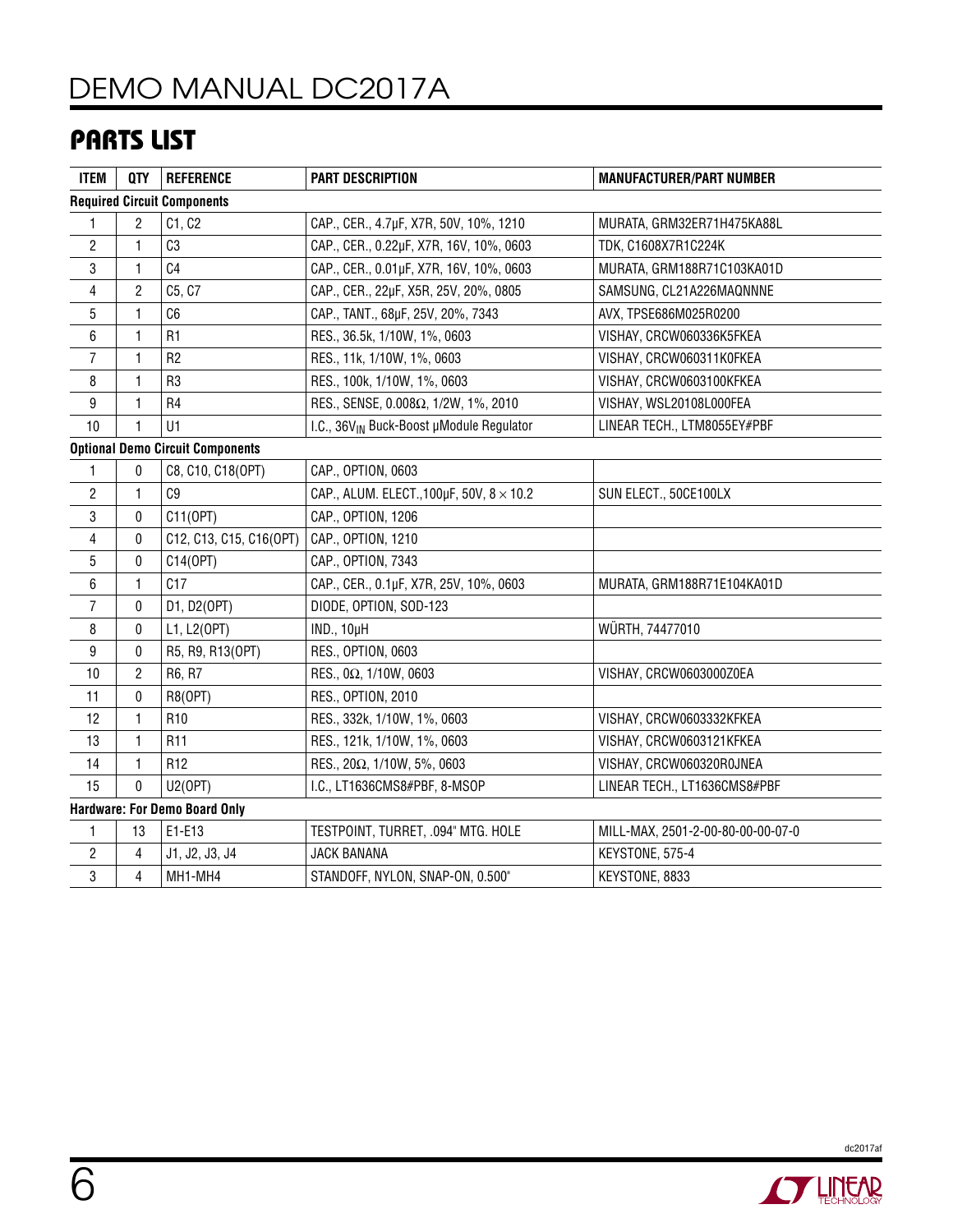#### SCHEMATIC DIAGRAM



**A LINEAR** 

Information furnished by Linear Technology Corporation is believed to be accurate and reliable. However, no responsibility is assumed for its use. Linear Technology Corporation makes no representation that the interconnection of its circuits as described herein will not infringe on existing patent rights. dc2017af

7